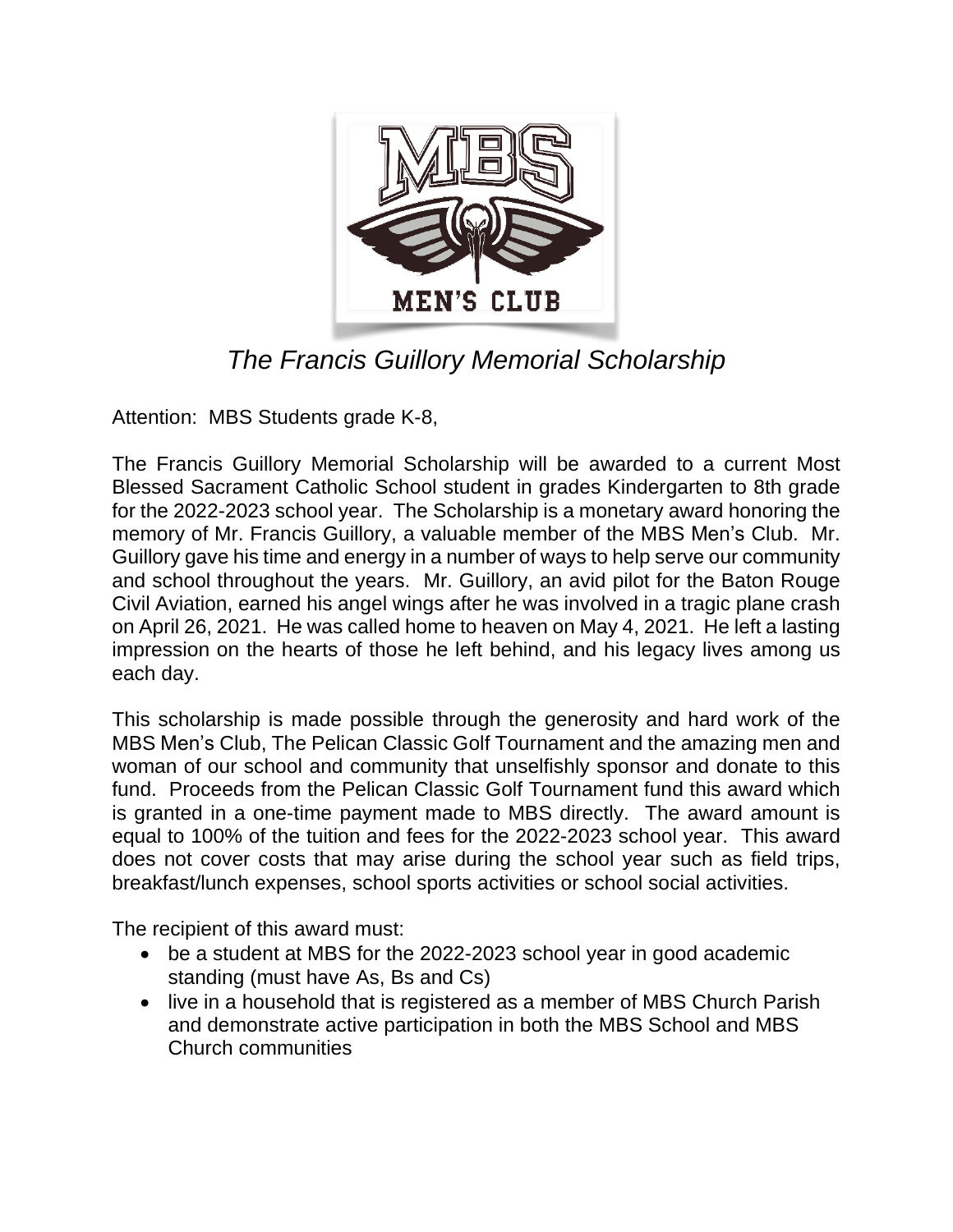- live the mission of MBS by serving the Church, its families and the community and by nurturing Gospel values, academic excellence and a lifetime of prayer and service
- demonstrate the fruits of the spirit: joy, peace, patience, kindness, goodness, faithfulness, gentleness and self-control
- be in financial need or need financial assistance to continue attending Most Blessed Sacrament Catholic School

To apply for this scholarship, please complete the attached form and either mail or hand deliver to the below address. The deadline for consideration is **FRIDAY, APRIL 22, 2022.**

> Cheri Gioe, Principal 8033 Baringer Rd Baton Rouge, LA 70806